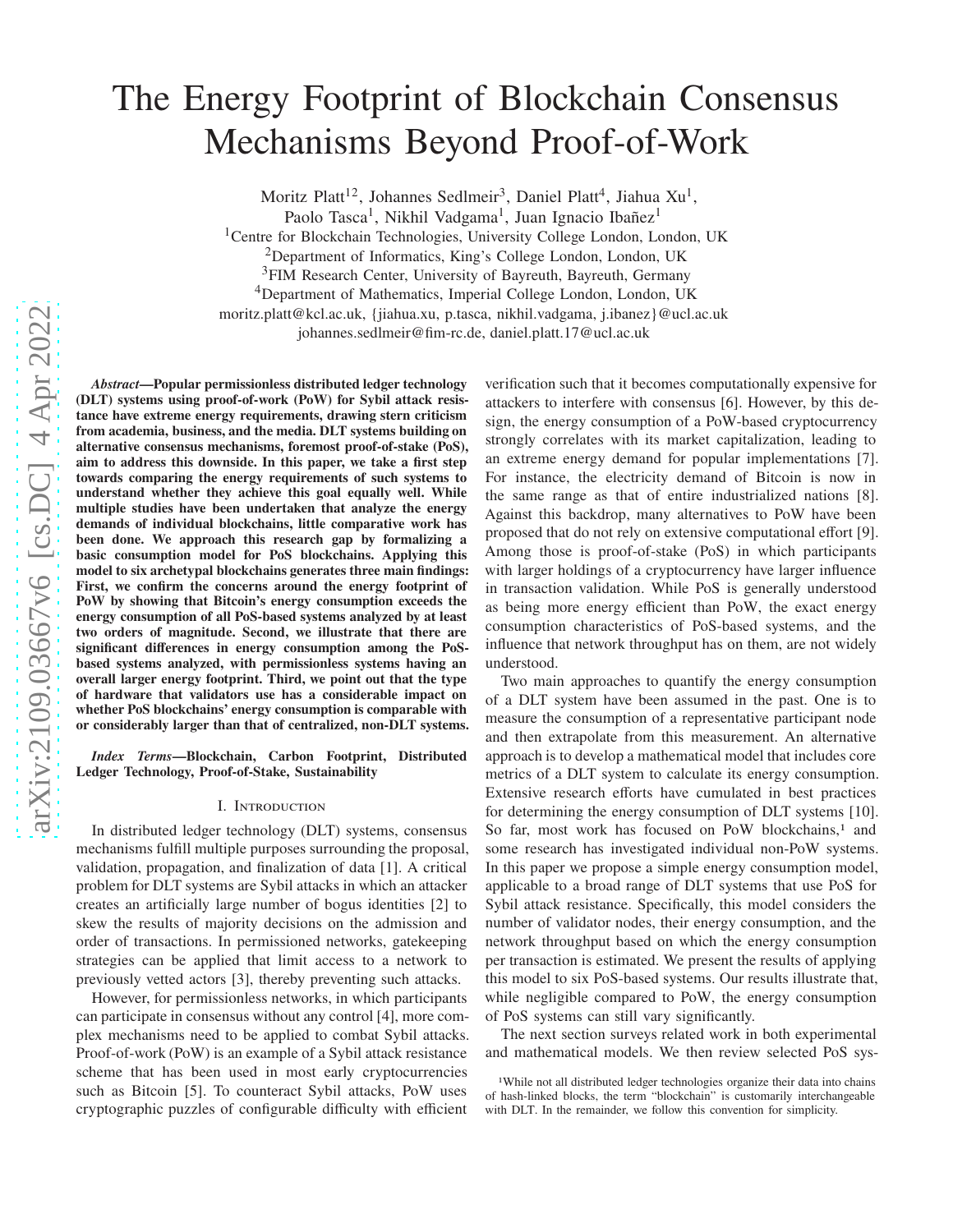tems – Ethereum 2.0, Algorand, Cardano, Polkadot, Tezos, and Hedera – and describe their relevant architectural features. In the following section, we introduce our model in more detail and describe how the underlying data was obtained. We apply the model to the systems selected, present the comparative results, and discuss limitations. Finally, we conclude our study with potential avenues for future research.

# II. Related Work

<span id="page-1-2"></span>We conducted an informal literature review using the search string ("Blockchain" OR "DLT" OR "Distributed Ledger") AND ("Energy Consumption" OR "Energy Demand" OR "Electricity Demand" OR "Carbon Footprint") year:[2008 TO \*] on the Bielefeld Academic Search Engine (BASE). We thereby obtained 413 results of various prior work on analyzing the energy demand of different DLT systems, with a significant focus on PoW blockchains in general and specifically Bitcoin. Commonly, models take one of the following two forms.

*Experimental Models:* The first form revolves around conducting experiments using mining hardware and measuring its actual energy consumption, as done by Igumenov *et al.* with different configurations of computational resources [\[11](#page-7-10)]. This approach has been used to derive consumption characteristics for different usage scenarios. The "BCTMark" framework [\[12\]](#page-7-11), for instance, allows for the deployment of an entire experiment stack, including the DLT system under test. Using load generators, a realistic network workload can be created. The effects on the energy consumption of this setup under varying loads can subsequently be measured via energy sensors connected to the testbed. An experimental study on the energy consumption of the non-PoW XRP ledger demonstrates that customizing validator hardware can yield reductions in energy demand [\[13\]](#page-7-12). Metrics reported for common cryptocurrencies have been combined with testbed experiments to model the energy con-sumption behaviors of various consensus algorithms [\[14\]](#page-7-13).

*Mathematical Models:* An alternative method is to quantify assumptions about the environment in which a DLT system operates. Often, such models use a "top-down" approach that relies on publicly observable factors – such as hash rate in the case of Bitcoin – and associate them with common mining hardware or even seek to determine the hardware used via surveys [\[10\]](#page-7-9). The papers of Gallersdörfer *et al.* [\[15](#page-7-14)], Küfeoglu and Özkuran [\[16\]](#page-7-15), and Zade *et al.* [\[17](#page-7-16)] are examples of this hash rate-based approach. Sedlmeir *et al.* [\[7\]](#page-7-6) undertake a basic comparison of different DLT architectures with the conclusion that the energy consumption differs significantly depending on the design chosen. A further study by the same authors [\[18\]](#page-7-17) refines previous models for Bitcoin's power consumption, such as the one by Vranken [\[19](#page-7-18)], and emphasizes that the driving forces behind power consumption are the Bitcoin price and the availability of cheap electricity. Eshani *et al.* [\[20\]](#page-7-19) use a linear regression model to predict Ethereum's energy consumption based on the observed hash rate and difficulty level; however, the use of simplistic interpolation techniques alone is likely not an appropriate method for PoW blockchains [\[10\]](#page-7-9). Powell *et*

*al.* [\[21\]](#page-7-20) derive a mathematical model for the energy consumption of the PoS-based Polkadot blockchain by extrapolating from the power demand of a single validator machine.

#### III. Systems reviewed

Our comparison set includes DLT systems with high market capitalization that share a critical common denominator: using a PoS-based consensus algorithm. In PoS, validators with a higher stake – often in the form of the DLT system's native currency – influence the transaction validation more. Thus, the scarce resource of energy to avoid Sybil attacks in PoW is replaced by the scarce resource of capital in the cryptocurrency [\[7\]](#page-7-6). Despite the commonalities, these systems differ in a range of other aspects, such as the minimum thresholds to validate and delegate, the necessity to lock-up tokens in order to stake ("bonding"), and the architecture of incentives consisting of penalties ("slashing") and rewards beyond transaction fees ("block rewards") (cf. [Table II\)](#page-2-0).

When it comes to energy consumption, however, differences in the accounting model, transaction validation mechanism, and node permissioning setting (cf. [Table I\)](#page-2-1), together with the architectural design of each system's specific PoS protocol, are of particular relevance. In this section, we describe each of the PoS-based systems with a focus on those aspects. A full exploration of all possible factors is beyond the scope of this paper.

*Ethereum 2.0:* Ethereum is a highly popular permissionless blockchain that is currently transitioning from PoW (Ethereum 1.0) to PoS (Ethereum 2.0). In Ethereum 1.0, every full node needs to store all 350 GB of current state data.<sup>[2](#page-1-0)</sup> However, the storage of the full history of all transactions is used by archive nodes only. There are also light nodes storing only the header chains and requesting everything else from a full node on which they depend.[3](#page-1-1) The sharding proposal (Ethereum 2.0 Phase 1), designed to limit compute, storage, and bandwidth needs, is not yet active.

*Algorand:* Algorand is a permissionless, account-based system where relay nodes store the entire ledger and nonrelay nodes store approximately 1,000 blocks. A proposal to limit storage needs through transaction expiration and sharding ("Vault") is not yet active [\[22\]](#page-7-21).

*Cardano:* Cardano is also permissionless and the only unspent transaction output (UTXO)-based system in our comparison set. In Cardano, nodes store all transactions ever made. Its proposal for sidechains and sharding ("Basho") is not yet active. There is a probability of being selected as block-proposer for an epoch weighted by stake. However, it is possible to delegate the stake to a stake pool, whose manager receives rewards when the pool is selected and then shares them with the delegators. Rewards are diminishing with the pool size if a pool is so large that it exceeds a saturation parameter. Non-selected stakers verify proposed blocks [\[23\]](#page-7-22).

<span id="page-1-1"></span><span id="page-1-0"></span><sup>2</sup><https://ethereum.org/en/developers/docs/storage/> 3<https://ethereum.org/en/developers/docs/nodes-and-clients/>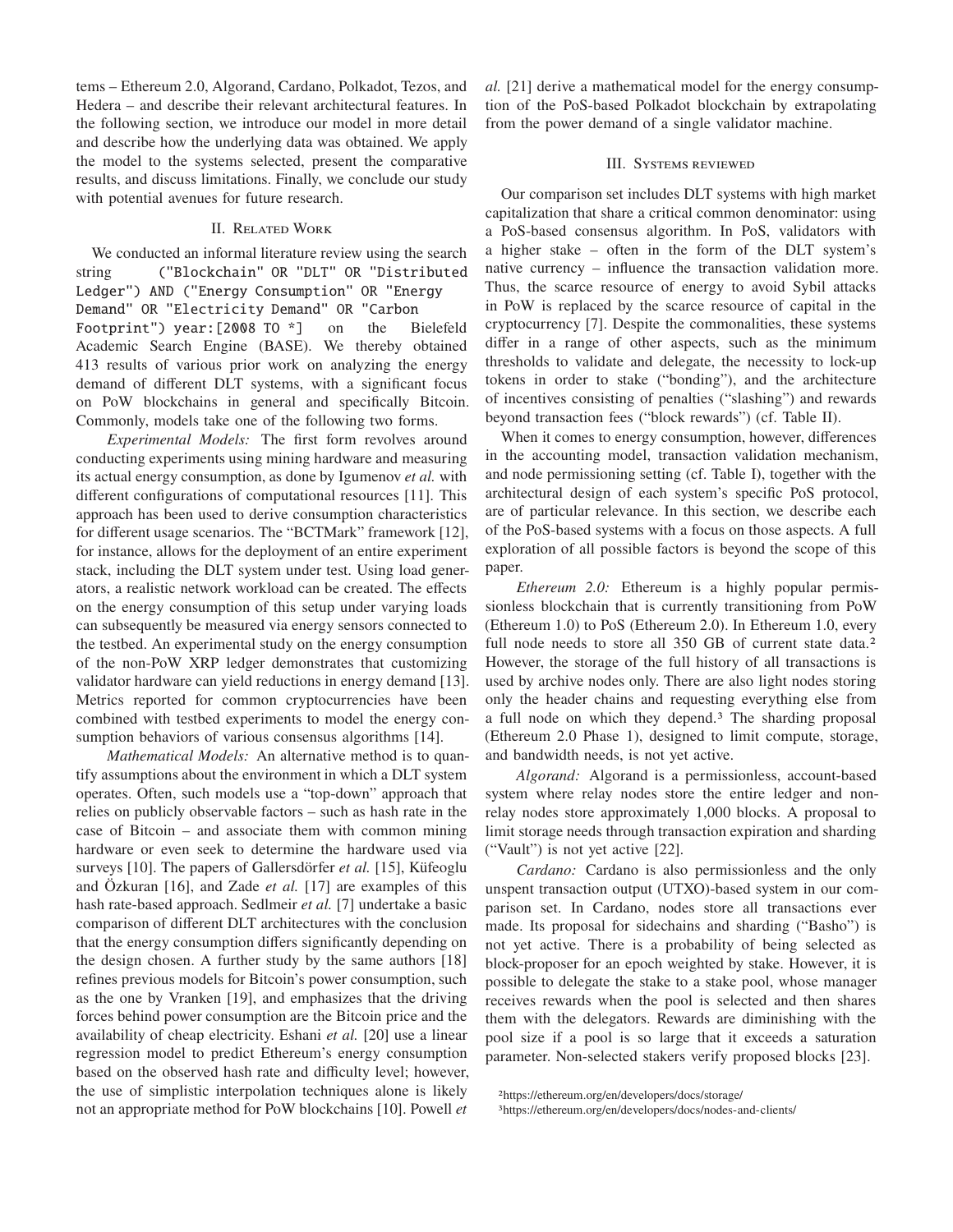*Polkadot:* In Polkadot's permissionless nominated proofof-stake (NPoS), each node can delegate stake to up to 16 validators, among which the stake is always divided equally. Rewards to validators are proportionate to validation work, not to their stake. Polkadot also distinguishes between archive nodes (storing all past blocks), full nodes (256 blocks), and light nodes (storing only runtime and current state, but no past blocks). The first five shards ("parachains") have been already auctioned on the testnet "Kusama" but have not been deployed in the main chain.

*Tezos:* In Tezos' permissionless liquid proof-of-stake (LPoS), stake can also be delegated. Some delegates are block producers, other delegates verify; both receive rewards for it proportional to their stake [\[24](#page-7-23)]. Nodes have a "full mode" storing the necessary data needed to reconstruct the complete ledger state since the genesis block, but not contextual data from a checkpoint onwards; an "archive mode" where all blockchain data since the genesis block including contextual data such as past balances or staking rights beyond the checkpoints are stored; and "rolling mode" that only stores the minimal data that is necessary to validate blocks.

*Hedera:* In contrast to the other five systems studied, Hedera is permissioned network that uses a directed acyclic graph (DAG)-based data structure to store the transaction history (cf. [Table I\)](#page-2-1) and applies PoS [\[25](#page-8-0)]. The network has its consensus nodes run solely by its council members at the moment, with the plan to open up to permissionless nodes in the future[4](#page-2-2). Transactions do not form blocks, but are spread through a "gossip about gossip" protocol where new information obtained by any node is spread exponentially fast though the network [\[26\]](#page-8-1). The consensus calculation takes the form of a weighted average of all gossiping nodes' information such as transaction order, with the weight proportionate to a node's stake.

|                 | <b>Accounting Model</b> |        |              | Data structure | Permissioning |        |
|-----------------|-------------------------|--------|--------------|----------------|---------------|--------|
| <b>Platform</b> | Account                 | UTXO   | <b>Block</b> | DAG.           | $P'$ ned      | P'less |
| Ethereum 2.0    |                         |        |              |                |               |        |
| <b>Algorand</b> |                         |        |              |                |               |        |
| Cardano         |                         |        |              |                |               |        |
| <b>Polkadot</b> |                         |        |              |                |               |        |
| <b>Tezos</b>    |                         |        |              |                |               |        |
| Hedera          |                         |        |              |                |               |        |
|                 |                         | l'able |              |                |               |        |

<span id="page-2-1"></span>Comparison of the analyzed DLT systems in accounting model, data structure, and node permissioning setting

# IV. METHOD

<span id="page-2-5"></span>Our model differs from previous work (cf. [Section II\)](#page-1-2) in that we focus on the energy consumption per transaction, as opposed to the overall energy consumption of an entire system. Nevertheless, existing models can be combined with additional data arising from the scientific literature, reports, and public ledger information to form a baseline that can be used to avoid time-consuming experimental validation.

| <b>Platform</b> | Bonding | Slashing       | Rewards |
|-----------------|---------|----------------|---------|
| Ethereum 2.0    | Yes     | Yes            | Yes     |
| <b>Algorand</b> | No      | N <sub>0</sub> | Yes     |
| Cardano         | No      | N <sub>0</sub> | Yes     |
| <b>Polkadot</b> | Yes     | $Yes*$         | Yes     |
| <b>Tezos</b>    | No      | Yes            | Yes     |
| Hedera          | No      | No             | No      |

Table II

<span id="page-2-0"></span>Properties of the PoS protocols used for Sybil attack resistance in the DLT systems analyzed

Powell *et al.* [\[21\]](#page-7-20) define an elementary mathematical model for the energy consumption of the Polkadot blockchain that can be generalized as

$$
p_t = p \cdot n_{\text{val}},\tag{1}
$$

where  $p_t$  is the overall average power the DLT system consumes,  $p$  is average power consumed by a validator node, and  $n_{\text{val}}$  is the number of validator nodes. Due to the comparatively low computational effort associated with PoS and the intentionally relatively low throughput of permissionless blockchains to avoid centralization because of compute, bandwidth, or storage constraints [\[27](#page-8-2)], it can be assumed that validating nodes run on similar types of commodity server hardware, irrespective of the network load.

Under this assumption, the overall energy need of such a protocol is solely contingent on the number and hardware configuration of validator nodes. In the context of this paper, we only consider the energy footprint of the consensus mechanisms itself. We, therefore, only consider *validators<sup>[5](#page-2-3)</sup>*, i.e., nodes that actively participate in a network's consensus mechanism by submitting and verifying the proofs necessary for Sybil attack resistance [\[1\]](#page-7-0). The overall number of nodes, including other *full nodes* that replicate the transaction history without participating in consensus, is likely higher for all systems analyzed. A key model parameter, therefore, is the number of validator machines running concurrently  $(n_{val})$ . This number can be established reliably, since it is stored on-chain as a key aspect of any PoS-based protocol. Table [III](#page-2-4) shows the number of validators currently operating on each of the networks considered.

| <b>Platform</b> |        | # Validators TPS Cont. (tx/s) TPS Max. (tx/s) |       |
|-----------------|--------|-----------------------------------------------|-------|
| Ethereum 2.0    | 183753 |                                               | 3000  |
| <b>Algorand</b> | 1126   | 9.85                                          | 1000  |
| Cardano         | 2958   | 0.36                                          | 257   |
| Polkadot        | 297    | 0.12                                          | 1000  |
| <b>Tezos</b>    | 399    | 1.70                                          | 40    |
| Hedera          | 2.1    | 48.20                                         | 10000 |

Table III

<span id="page-2-4"></span><span id="page-2-3"></span>The current number of validators, contemporary throughput, and the upper bound of throughput postulated (cf. Appendix [A\)](#page-8-3).

<span id="page-2-2"></span>4https://help.hedera.com/hc/en-us/articles/360000674017-Is-the-Hedera-public-Gartdawdx-pertithiskieniefbro Feparanissionless-5A node fulfilling this role goes by various names, e.g., "stake pool" for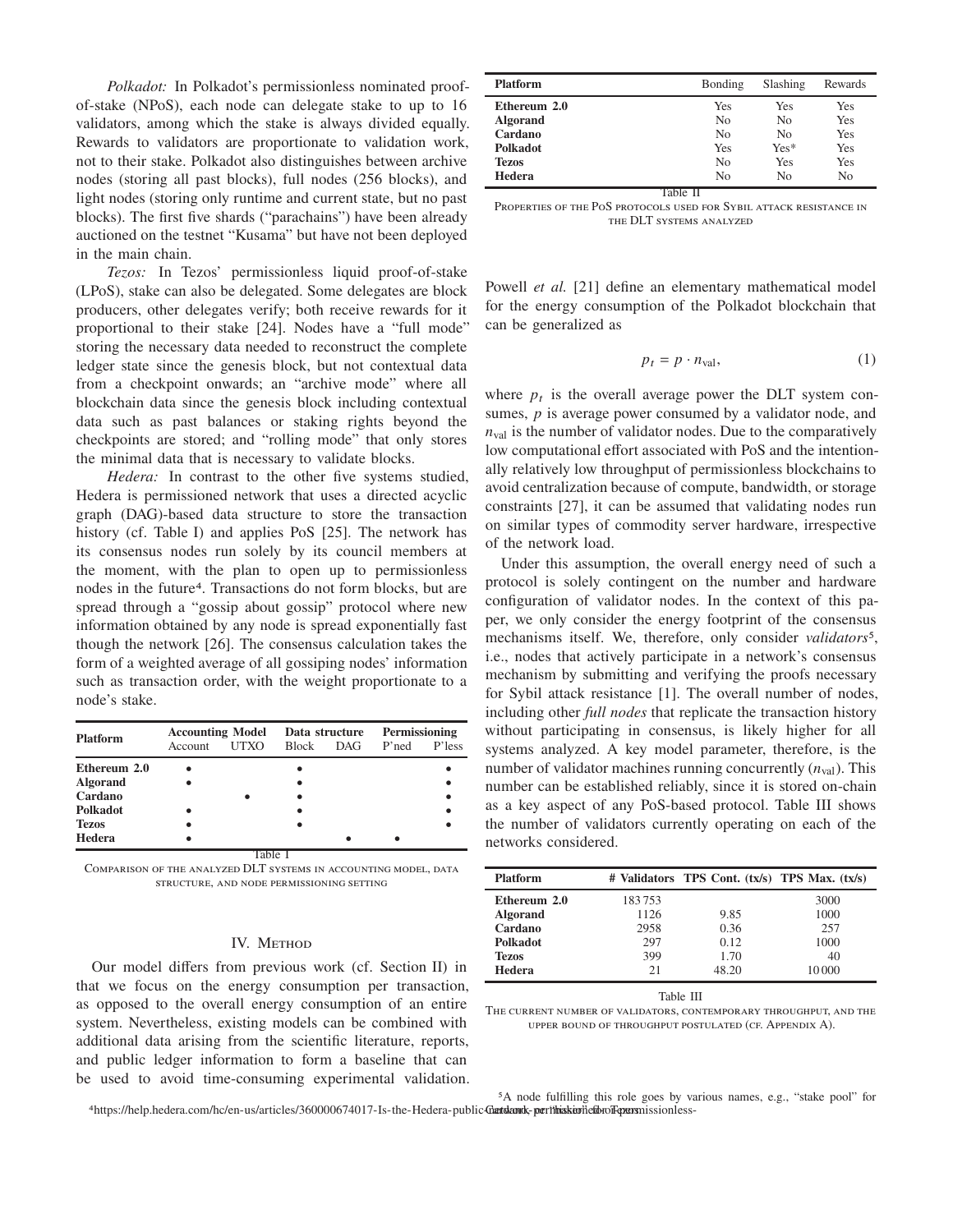*Energy consumption per transaction:* To arrive at an energy consumption per transaction metric  $(c<sub>tx</sub>)$ , the number of transactions per unit of time needs to be considered. The actual numbers are dynamic and fluctuate over time. The contemporary network throughput (*Cont.*) is defined as the actual throughput a system experienced recently. As a key metric, this can be derived from approximate timestamps that are associated with transactions on public ledgers. The maximum postulated sustainable system throughput (*Max.*) of the different protocols is derived from casual sources (cf. Appendix [B\)](#page-8-4). Note that these postulated figures are likely optimistic, that means, not necessarily reliable, as they originate not from controlled experiments but are anecdotal or come from promotional materials. However, we consider these estimates acceptable as they have no direct influence on the energy consumption per transaction for a fixed contemporary network throughput. They merely dictate the domain of the consumption function  $f_{c<sub>tx</sub>}(l)$  that calculates the consumption per transaction depending on the overall system throughput  $l$ (measured in tx/s). Treating the average power consumed by a validator node  $(p,$  measured in W) as a constant means that an inverse relationship between consumption per transaction  $(c<sub>tx</sub>)$  and system throughput (*l*) can be established within the bounds of  $(0, l_{\text{max}})$ :

<span id="page-3-0"></span>
$$
f_{c_{tx}}(l) = \frac{n_{\text{val}} \cdot p}{l}.\tag{2}
$$

*Modelling*  $c_{tx}$  *as a function of the number of transactions per second:* Equation [\(2\)](#page-3-0) depends on two variables:  $n_{val}$  and l. We will now present a model for  $c_{tx}$  that depends on one variable, namely  $l$ , only. Data from the Cardano blockchain [\[28\]](#page-8-5) suggests that the number of validators  $n_{\text{val}}$  and the number of transactions per second  $l$  are positively correlated. Namely, Pearson's correlation coefficient<sup>[6](#page-3-1)</sup> for  $n_{\text{val}}$  and *l* for 375 data points from 29 Jul 2020 to 7 Aug 2021 is 0.80. The correlation coefficient for  $n_{\text{val}}$  delayed by 28 days and *l* (not delayed) for the same data is 0.87. This is plausible for the following reason: as the total number of users in a permissionless system increases, a share of these new users becomes validators and another non-disjoint share executes transactions, meaning that  $n_{\text{val}}$  and  $l$  are positively correlated. For permissioned systems, it is still conceivable that the number of validators and throughput are linearly dependent and positively correlated because as new partner organizations are invited to run validator nodes, these partners may decide to use the system for their own applications, thereby increasing the number of transactions. We also observe that in the case of Hedera, the number of validators and throughput are positively correlated: the number of validator nodes has been continuously increasing; and throughput, while fluctuating from month to month, has increased year-to-year (cf. Appendix [A\)](#page-8-3). Furthermore, it can be observed for the Algorand and Hedera blockchains that  $n_{\text{val}}$  and *l* have increased from July to August 2021. On the Polkadot blockchain,  $n_{\text{val}}$  has remained constant from February

to July 2021. An exception is the Tezos blockchain for which  $n_{\text{val}}$  has decreased while *l* has increased from February to August 2021. This trend has so far held true throughout the lifetime of the Tezos blockchain. We note that in this case an affine function is not appropriate to model the dependence of  $n_{\text{val}}$  on *l*, because  $n_{\text{val}}$  would become negative for large values of *l*. We will still compute the affine best approximation of  $n_{val}$ in terms of  $l$  for the Tezos blockchain, as it is an approximation of the first Taylor polynomial of  $n_{\text{val}}$ , and therefore a local model for  $n_{\text{val}}$ .

<span id="page-3-3"></span>For simplicity we assume that the correlation is perfect, i.e.,  $n_{val} = \kappa + \lambda \cdot l$  for some  $\kappa, \lambda \in \mathbb{R}, \lambda > 0$ , and using [\(2\)](#page-3-0) we obtain

$$
f_{c_{tx}}(l) = \frac{(\kappa + \lambda l) \cdot p}{l}.\tag{3}
$$

Because we could not obtain high-resolution historic data for Algorand, Polkadot, Tezos, and Hedera, we will later on compute  $\kappa$ ,  $\lambda$  based on two data points. For Cardano, we use linear regression implemented as ordinary least squares regression to compute  $\kappa$ ,  $\lambda$  that have the maximum likelihood of modelling  $f_{c_{tx}}(l)$  under the assumption that  $f_{c_{tx}}(l)$  is an affine function with Gaussian noise. The resulting values for  $\kappa$ ,  $\lambda$  can be found in Table [IV.](#page-3-2)

| <b>Platform</b> | К      |         |
|-----------------|--------|---------|
| <b>Algorand</b> | 102.8  | 103.9   |
| Cardano         | 1267.8 | 2959.2  |
| <b>Polkadot</b> | 297.0  | 0.0     |
| <b>Tezos</b>    | 440.7  | $-24.6$ |
| Hedera          | 7.6    | 0.3     |
|                 |        |         |

Table IV

<span id="page-3-2"></span>ESTIMATES FOR  $\kappa$ ,  $\lambda$  for different DLT platforms used in [\(3\)](#page-3-3) to model the number of validators depending on the number of transactions per second.

*Hardware Type and Compute Resource Utilization Considerations:* In stark contrast to energy-intensive PoW systems, in PoS, the computational effort relating to the participation in the consensus protocol can practically be considered independent of extraneous factors like cryptocurrency capitalization. Numerous factors influence the overall energy consumption of a server with central processing unit (CPU) activity, hard disk drive operations and cooling contributing most significantly to it [\[29\]](#page-8-6). Consensus-related energy demand in PoS is generally constant, meaning it occurs irrespective of system load [\[29\]](#page-8-6). Energy demand relating to CPU time and input/output operations is, however, highly load-dependent [\[30](#page-8-7)]. Therefore, a realistic energy consumption estimate for a validator node needs to factor in both the minimum hardware requirement (i.e., how many CPU cores or what amount of memory is required) as well as the utilization of that hardware.

Since it is close to impossible to determine which type of hardware is used by validators in actuality, we use an approximation derived from industry recommendations. For permissionless systems and permissioned systems dramatically different hardware recommendations are put forward. The permissionless systems analyzed in this study, all traditional

<span id="page-3-1"></span><sup>6</sup>The correlation coefficient takes values in  $[-1, 1]$  and a value of  $\pm 1$  would imply that  $n_{\text{val}}$  is an affine function in  $l$ .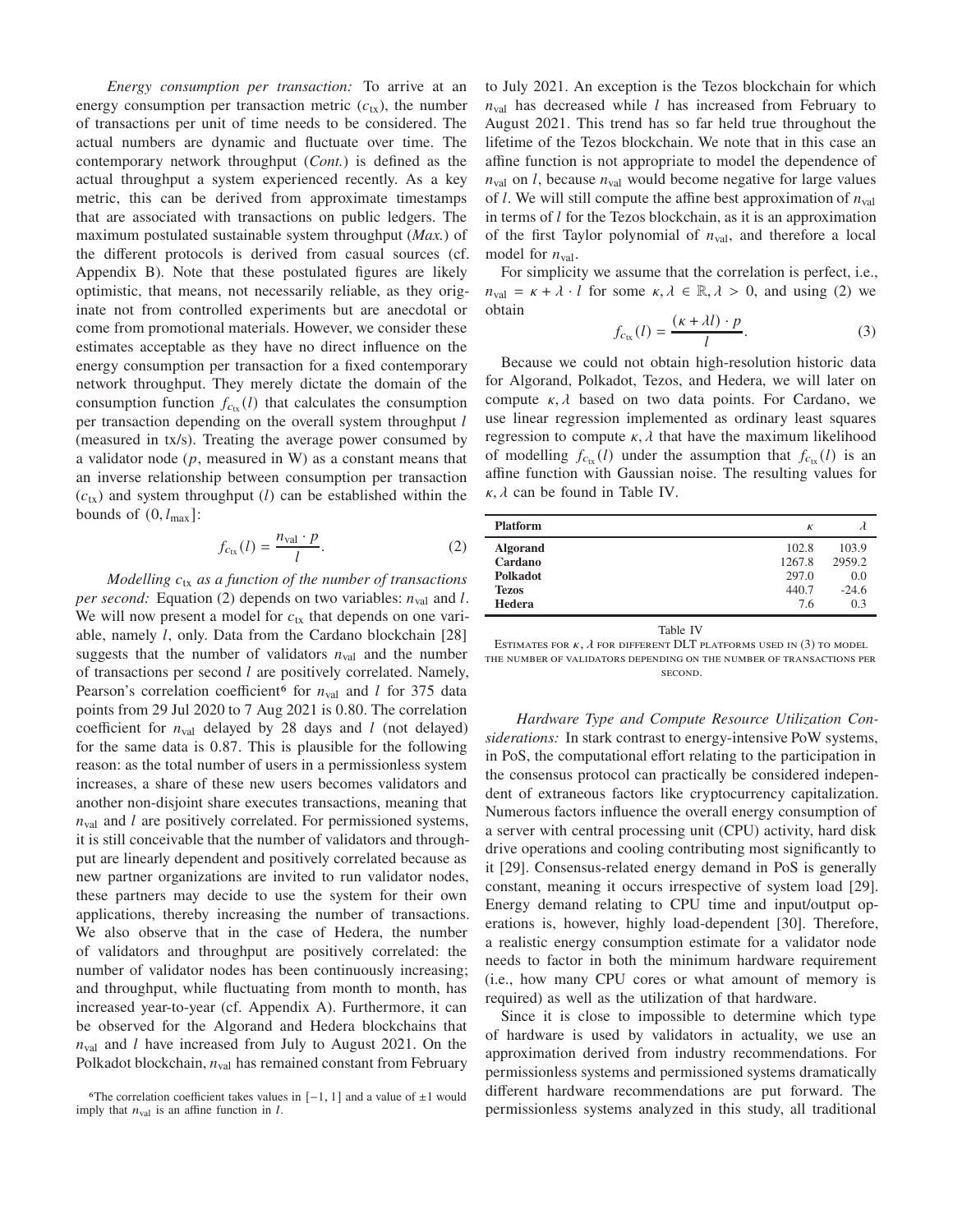blockchains with comparatively large numbers of validators running full nodes that verify every transaction [\[27](#page-8-2)], demand comparatively low-powered hardware. Hedera, the only permissioned system analyzed here, constitutes a high-transactions per second (tps) system. Such systems are characterized by a small number of nodes maintains consensus [\[27\]](#page-8-2). As such, the network performance is determined by the lowest-performing validator node[7](#page-4-0). Therefore, in order to achieve the postulated maximum throughput values, highly performant server hardware is demanded by the network operator. We assumed that similar high-tps systems would have energy requirements in the same range. This explains the difference in energy consumption per validator node between Hedera and the other traditional Blockchain systems.

| Config.        | <b>Hardware Type</b>                | <b>Exemplar</b>                                          | Demand (W) |
|----------------|-------------------------------------|----------------------------------------------------------|------------|
| <b>Minimum</b> | Small single-board<br>computer      | Raspberry Pi 4                                           | 5.5        |
| <b>Medium</b>  | General-purpose<br>rackmount server | Dell PowerEdge<br>R730                                   | 168.1      |
| Maximum        | High-performance<br>server          | Hewlett Packard<br>Enterprise<br>ProLiant ML350<br>Gen10 | 328        |

Table V

<span id="page-4-1"></span>Conceivable upper and lower bounds for the power demand of a validator machine

To capture the uncertainty regarding appropriate hardware and expected hardware utilization in the model, three different validator configurations are considered (cf. Table [V\)](#page-4-1): a single-board computer, a general-purpose rackmount server for midsize and large enterprises, and a high-performance server. For all configurations, hardware utilization based on typical workloads is assumed (cf. Appendix [C\)](#page-9-0). For traditional blockchains, we assume a power demand in the minimum to medium range (5.5W to 168.1W). For high-tps systems, the medium to maximum range (168.1W to 328 W) is assumed.

# V. RESULTS

Table [VI](#page-4-2) illustrates the application of the models described in [\(2\)](#page-3-0) and [\(3\)](#page-3-3) to estimate the energy consumption of the protocols considered under contemporary throughput, i.e., based on recent throughput measures (cf. Section [IV\)](#page-2-5). To facilitate a broad overview, we also provide the global system-wide consumption of each DLT system according to the model. Furthermore, the table presents two estimates for energy consumption per DLT system: an *optimistic* estimate assuming validator nodes are operated on the lower bound of the system range and a *pessimistic* estimate that assumes validators utilize hardware on the higher bound (cf. Table [V\)](#page-4-1). As the merge of Ethereum mainnet with the beacon chain is outstanding, no contemporary throughput figures for Ethereum 2.0 can be established. Instead, a broad projection between a lower bound, the current throughput of the Ethereum blockchain (15.40tx/s),

<span id="page-4-0"></span>7<https://docs.hedera.com/guides/mainnet/mainnet-nodes/node-requirements>

and an upper bound, the postulated maximum value following the merge (3 ktx/s), is presented (cf. Appendix [B\)](#page-8-4).

All estimates are based on the validator counts established earlier (cf. Section [IV\)](#page-2-5). The plot of the model function shown in Figure [1](#page-5-0) visualizes the inverse relationship described earlier within the boundaries of the postulated throughput values (cf. Table [III\)](#page-2-4). It also provides a projection of energy consumption as a function of system load, based on the model presented earlier which predicts the number of validators as a function of system load. This projection is equally illustrated within the boundaries of the postulated throughput values, except in the case of the Tezos Blockchain for which no global model could be derived.

Based on this data, we can compare the energy consumption per transaction on two related systems: first the PoW cryptocurrency Bitcoin and second the VisaNet payment network (Figure [1\)](#page-5-0). It becomes evident that the consumption of Bitcoin – overall and per-transaction – is at least three orders of magnitude higher than that of the highest consuming PoS system even under the most favorable assumptions. While the difference between PoS systems and VisaNet is less pronounced, it is evident that most of the former undercut the energy consumption of VisaNet in most configurations.

| <b>Platform</b>         | Global (kW)                           |            | Per transaction (kW h/tx) |          |
|-------------------------|---------------------------------------|------------|---------------------------|----------|
| Eth. $2.0^{\dagger}$    | $1010.6 -$                            | 30887.5    | $0.00009 -$               | 0.00286  |
| Eth. $2.0^{\downarrow}$ | $1010.6 -$                            | 30887.5    | $0.01823 -$               | 0.55713  |
| <b>Algorand</b>         | $6.2 -$                               | 189.3      | $0.00017 -$               | 0.00534  |
| Cardano                 | $16.3 -$                              | 497.2      | $0.01239 -$               | 0.378.54 |
| <b>Polkadot</b>         | $1.6 -$                               | 49.9       | $0.00378 -$               | 0.115.56 |
| <b>Tezos</b>            | $2.2 -$                               | 67.1       | $0.00036 -$               | 0.01096  |
| Hedera                  | $3.5 -$                               | 6.9        | $0.00002 -$               | 0.00004  |
| <b>Bitcoin</b>          | $3373287.7 - 34817351.6$              |            | $360.39300 - 3691.40700$  |          |
| <b>VisaNet</b>          |                                       | 22 3 8 7.1 |                           | 0.003 58 |
|                         | $\uparrow$ High throughout projection |            |                           |          |

 High throughput projection Low throughput projection

Table VI

<span id="page-4-2"></span>Global power consumption (i.e. the network-wide consumption of the DLT systems under consideration and VisaNet) and the energy

consumed per transaction for contemporary throughput (see Table [III\)](#page-2-4)

Pronounced differences between PoS-based systems are equally evident from the results. We observe low energy demand per transaction in active permissioned DLT systems that are characterized by comparatively small numbers of validators and high throughput. Less active permissionless systems show a higher energy demand per transaction due to comparatively lower throughput and a high number of validators. This illustrates that not only for PoW [\[31\]](#page-8-8) but also for PoS blockchains, "energy consumption per transaction" should not be the only metric considered for assessing the sustainability. Particularly when utility is not approximately proportional to throughput, total energy consumption may be a more appropriate key figure.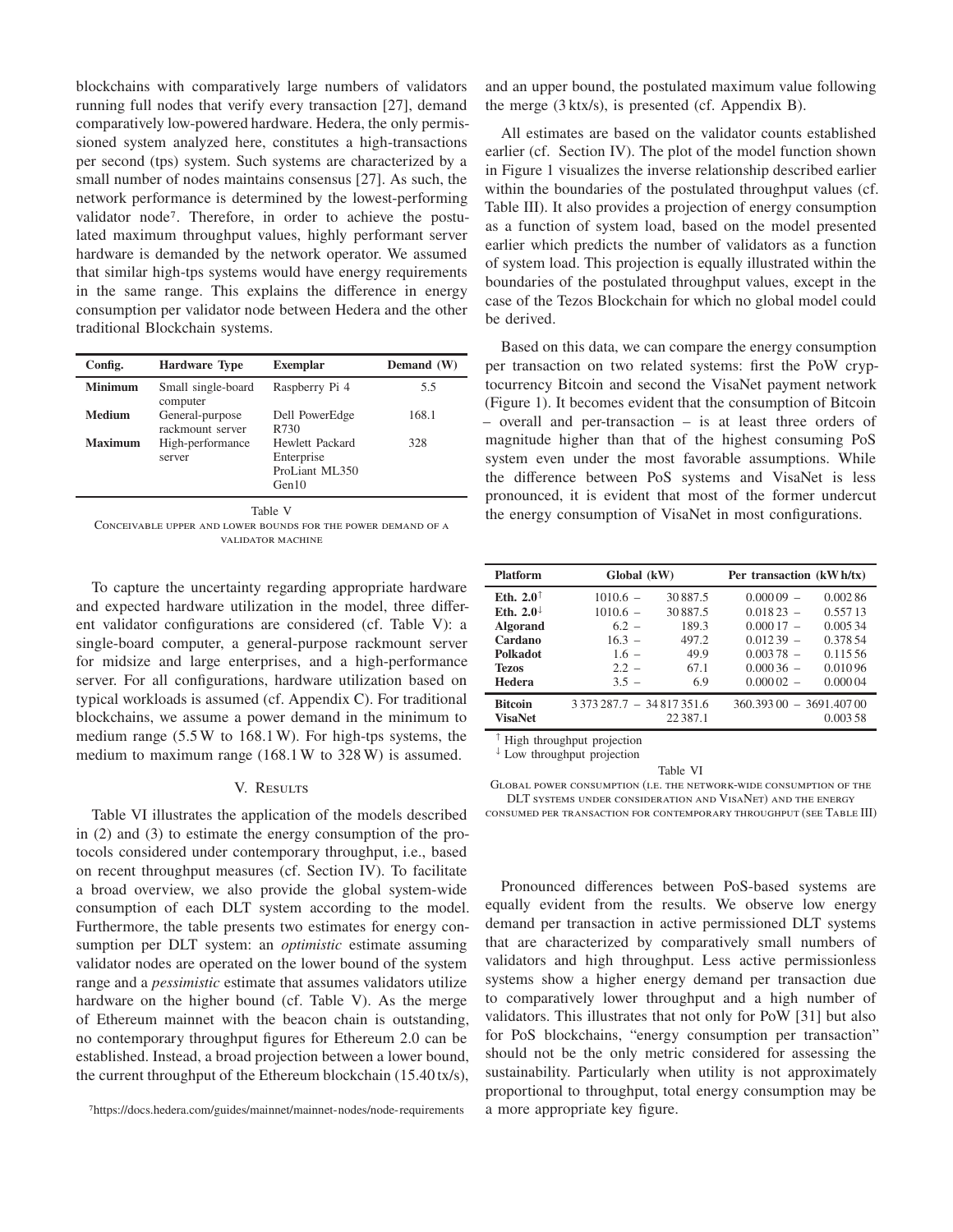

<span id="page-5-0"></span>Figure 1. The energy consumption per transaction is close to inversely correlated with throughput. For each system, the lower mark indicates the energy consumption under an optimistic validator hardware assumption while the upper mark indicates a pessimistic model. The consumption figures for Bitcoin and VisaNet are plotted for comparison (cf. Appendix [D\)](#page-9-1). For Ethereum 2.0, no throughput metrics are available.

#### VI. Discussion

#### *A. Interpretations*

These results can primarily be understood as a clear confirmation of the common opinion that the energy consumption of PoW systems, especially Bitcoin, is excessive. Therefore, they can be interpreted as a strong argument for the modernization of PoW-based systems towards PoS. Ethereum is taking a commendable lead in this respect with the development of Ethereum 2.0. Furthermore, the results indicate that the energy consumption of different non-PoW blockchains is surprisingly divergent (e.g., by a factor of about  $1 \times 10^3$  between the PoS system with the highest consumption and the one with the lowest). In absolute terms, however, the consumption rates of PoS-based systems are moderate and thus also much closer to the figures for traditional, centralized payment systems such as VisaNet.

The main reason why our model yields considerable divergence between PoS systems is the different number of validators. Specifically, in permissioned systems, energy consumption can be controlled through the ability to limit the number of validators on a network, so the permissioned network analyzed in this study is characterized by low energy consumption. However, this observation does not warrant conclusions such as that permissioned systems are necessarily less energy consumptive. Moreover, while in permissioned systems an operator can influence the number of nodes, it does not necessarily mean that that number must be lower.

Even if a reducing effect of permissioning on energy consumption could be stated with certainty, this should not be misinterpreted as an argument for increased centralization or an argument for permissioned networks over permissionless ones. This becomes obvious when considering a permissioned

DLT system in extremis: such a system would consist of only a single validator node and would thus be effectively centralized. This hypothetical scenario shows that, if a permissioned paradigm is applied, close attention should be paid to system entry barriers enforced through gatekeeping capabilities. If not, there is a risk of centralization, which may offer advantages in terms of energy consumption, but will negate the functional advantages of a decentralized paradigm. Of practical relevance is also the result that the selection of suitable validator hardware is central to energy consumption. Information regarding adequate hardware for validators is often inconsistent. Therefore, standardized recommendations should be put forward to help operators of validator nodes in selecting the most energy-efficient hardware configuration.

This study is only a first step towards quantifying the energy consumption of PoS systems. However, despite its limitations, it gives impetus to designers of decentralized systems by revealing the dependency between validator number, load, and hardware configuration. Our model can thus be used to determine the carbon footprint of a particular use case. It can furthermore prompt operators of validator nodes to carefully select suitable hardware.

#### *B. Limitations*

So far, we have used broad consumption ranges to model the energy consumption of individual validator nodes. While we are confident that the actual energy consumption is in fact within these ranges, underlying characteristics of different PoS protocols that might impact energy consumption, such as the accounting model, have been ignored. Second, while assuming that the electricity consumption of a validator node is independent of system throughput is well justified for the permissionless systems analyzed [\[27\]](#page-8-2), permissioned systems that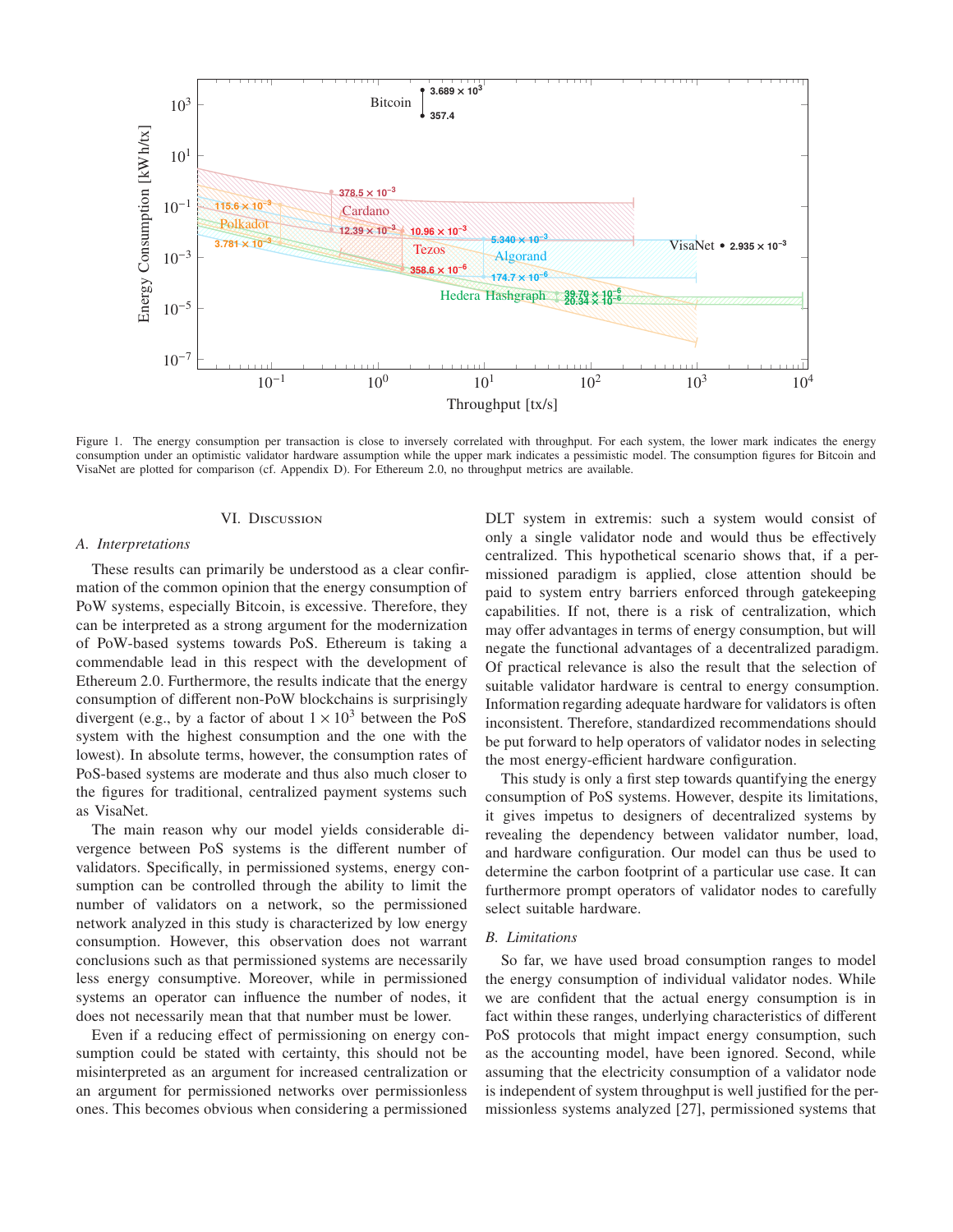are designed to support high throughput may not warrant such assumption. While we have accounted for this by assuming more powerful hardware for permissionless hightps systems, more work is needed to understand permissioned blockchains' energy consumption characteristics better. Moreover, the impact of different workloads on energy consumption should be considered; for example, simple payments transactions may have lower computational requirements when compared to other smart contract calls, but so far we have not distinguished between transaction types.

Further, while our model suggests that PoS systems can remain energy-efficient while scaling up to VisaNet throughput levels, there is no hard evidence in support of this argument, as no DLT-based system has experienced a sustained volume of this magnitude to date on the base level.

We ignored the possibility of achieving effectively higher throughput than the specified maximum through layer 2 (L2) solutions, such as the Lightning network or via optimistic and zero-knowledge (zk)-rollups that are receiving increasing attention.

Finally, although there are reasons to support its plausibility, the assumption that an affine function can be used to express the number of validators in terms of throughput is questionable. While we assume that it is applicable to Hedera, this might not be a justifiable assumption for other permissioned settings. The applicability of this model to other permissioned systems should therefore be more formally analyzed.

# VII. CONCLUSION

The increasing popularity of DLT systems since the invention of Bitcoin, and with it the energy-intensive PoW consensus mechanism, has produced a variety of alternative mechanisms. PoS is a particularly popular alternative that is commonly assumed to be more energy efficient than PoW. In this paper, we tested this hypothesis using a mathematical consumption model that predicts expected energy consumption per transaction, as a function of network load. Applying this model to six different PoS-based DLT systems supports the hypothesis and suggests that their energy consumption per transaction is indeed at least two to three orders of magnitude lower than that of Bitcoin. Furthermore, we discover significant differences among the analyzed PoS-based systems themselves. Here, a permissioned system was found to consume significantly less energy per transaction than permissionless systems. This difference could be attributed to gatekeeping capabilities offered by permissioned systems.

These results can be understood as an urgent call for the modernization of PoW systems and a shift towards PoS, as well as a recommendation to practitioners to consider appropriate, energy-saving hardware. They are also intended to provide a basis for the future comparative study of the energy friendliness of PoS systems and to facilitate the development of more rigorous consumption models. Given the enormous challenges posed by climate change, avoiding unnecessary energy consumption needs to be a high priority. Our work shows that PoS-based systems can contribute to this and could even undercut the energy needs of traditional central payment systems, raising hopes that DLT can contribute positively to combatting climate change.

Future research should further develop and confirm these initial findings by improving the sophistication of the model and considering factors beyond network throughput, that may influence validator count. It should, furthermore, consider the network-wide energy consumption beyond validator nodes (i.e., by including all full nodes and auxiliary services) to arrive at a more holistic view of the overall energy consumption of DLT systems. Applying benchmarking frameworks [\[32\]](#page-8-9) to measure the actual energy consumption might be particularly worthwhile in the context of permissioned systems that aim for high performance. In addition, analyzing the actual hardware configurations, instead of relying on rough estimates, might prove a worthwhile extension. Finally, future work should assess the effects of moving from a permissioned to a permissionless model.

#### **ACKNOWLEDGEMENTS**

We thank Michel Zade for comments that greatly improved the manuscript.

M.P. was supported by the University College London Centre for Blockchain Technologies. M.P. was also supported by Google Cloud via the Google Cloud Research Grant program. D.P. was supported by the Engineering and Physical Sciences Research Council [EP/L015234/1], the EPSRC Centre for Doctoral Training in Geometry and Number Theory (The London School of Geometry and Number Theory), University College London, and by Imperial College London.

#### **AUTHOR CONTRIBUTIONS**

Conceptualization: M.P., J.X., P.T., N.V. and J.I.I.; Data curation: M.P., J.S. and D.P.; Formal analysis: D.P.; Investigation: M.P., J.S., D.P., J.X and J.I.I.; Methodology: M.P., J.S. and D.P.; Visualization: M.P. and D.P.; Writing – original draft: M.P.; Writing – review & editing: M.P., J.S., D.P., U.G., J.X., P.T., N.V. and J.I.I..

# CONFLICT OF INTEREST

M.P. declares that he is bound by a confidentiality agreement that prevents him from disclosing his competing interests in this work.

# **ACRONYMS**

- CPU central processing unit
- DAG directed acyclic graph
- DLT distributed ledger technology
- L2 layer 2
- LPoS liquid proof-of-stake
- NPoS nominated proof-of-stake
- PoS proof-of-stake
- PoW proof-of-work
- tps transactions per second
- UTXOunspent transaction output
- zk zero-knowledge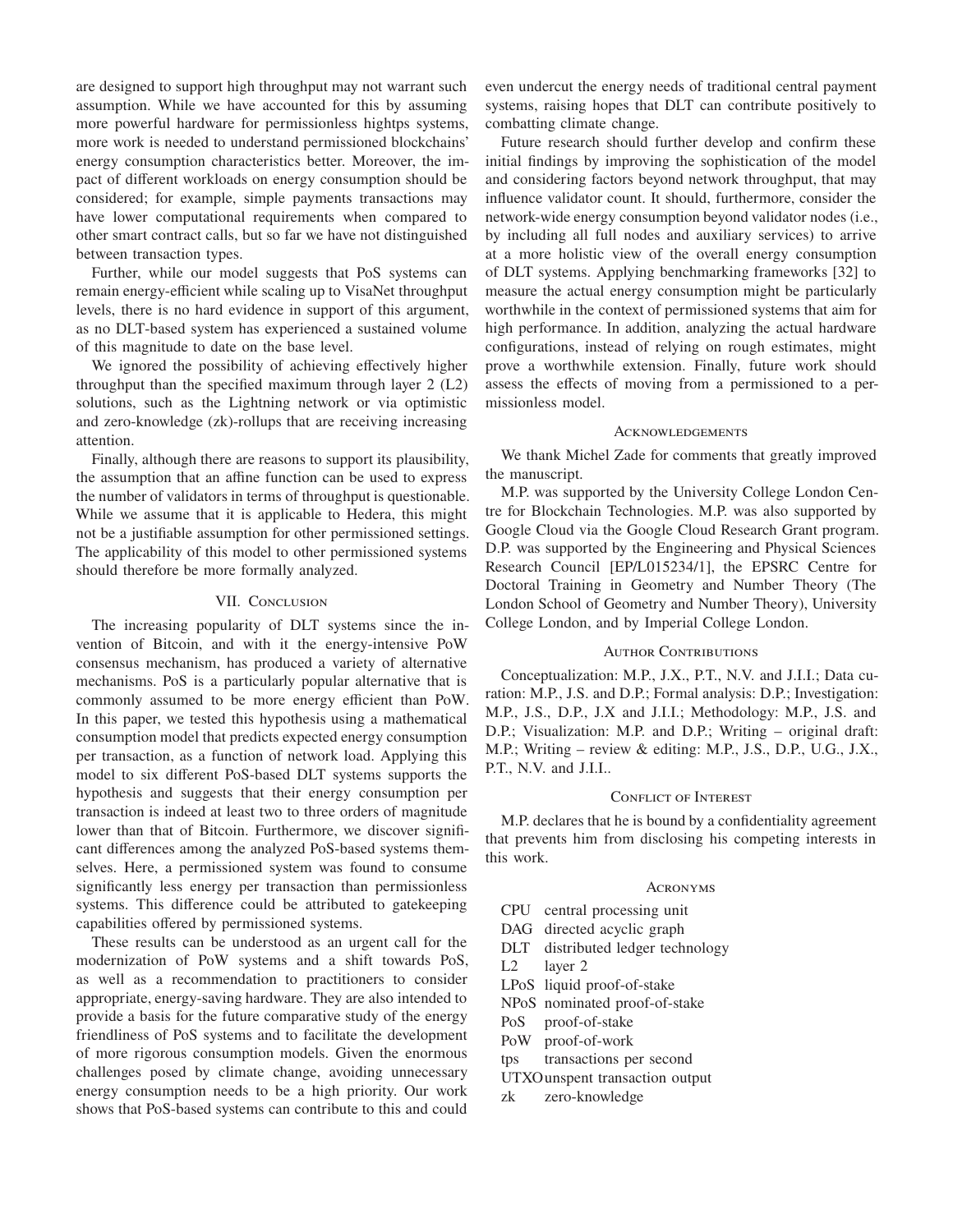# **REFERENCES**

- <span id="page-7-0"></span>[1] Y. Xiao, N. Zhang, W. Lou, and Y. T. Hou, "A survey of distributed consensus protocols for blockchain networks," *IEEE Communications Surveys & Tutorials*, vol. 22, no. 2, pp. 1432–1465, 2020.
- <span id="page-7-1"></span>[2] J. R. Douceur, "The Sybil attack," in *Proceedings of the 1 st International Workshop on Peer-to-Peer Systems*, P. Druschel, F. Kaashoek, and A. Rowstron, Eds., ser. Lecture Notes in Computer Science, vol. 2429, Cambridge, MA, USA: Springer, 2002, pp. 251–260.
- <span id="page-7-2"></span>[3] M. Platt, R. J. Bandara, A.-E. Drăgnoiu, and S. Krishnamoorthy, "Information privacy in decentralized applications," in *Trust Models for Next-Generation Blockchain Ecosystems*, ser. EAI/Springer Innovations in Communication and Computing, M. Rehman, D. Svetinovic, K. Salah, and E. Damiani, Eds., Forthcoming, Springer.
- <span id="page-7-3"></span>[4] P. Tasca and C. J. Tessone, "A taxonomy of blockchain technologies: Principles of identification and classification," *Ledger*, vol. 4, Feb. 2019.
- <span id="page-7-4"></span>[5] S. Nakamoto. (2008). "Bitcoin: A peer-to-peer electronic cash system," [Online]. Available: <https://bitcoin.org/bitcoin.pdf> (visited on 07/22/2021).
- <span id="page-7-5"></span>[6] A. Back. (Mar. 1997). "A partial hash collision based postage scheme," [Online]. Available: <http://www.hashcash.org/papers/announce.txt> (visited on 07/27/2021).
- <span id="page-7-6"></span>[7] J. Sedlmeir, H. U. Buhl, G. Fridgen, and R. Keller, "The energy consumption of blockchain technology: Beyond myth," *Business & Information Systems Engineering*, vol. 62, no. 6, pp. 599–608, Jun. 2020.
- <span id="page-7-7"></span>[8] A. de Vries, "Bitcoin's growing energy problem," *Joule*, vol. 2, no. 5, pp. 801–805, May 2018.
- <span id="page-7-8"></span>[9] L. Ismail and H. Materwala, "A review of blockchain architecture and consensus protocols: Use cases, challenges, and solutions," *Symmetry*, vol. 11, no. 10, p. 1198, Sep. 2019.
- <span id="page-7-9"></span>[10] N. Lei, E. Masanet, and J. Koomey, "Best practices for analyzing the direct energy use of blockchain technology systems: Review and policy recommendations," *Energy Policy*, vol. 156, 2021.
- <span id="page-7-10"></span>[11] A. Igumenov, E. Filatovas, and R. Paulavičius, "Experimental investigation of energy consumption for cryptocurrency mining," in *Proceedings of the 11th International Workshop on Data Analysis Methods for Software Systems*, J. Bernatavičien˙e, Ed., Druskininkai, Lithuania: Vilnius University Press, Nov. 2019, p. 31.
- <span id="page-7-11"></span>[12] D. Saingre, T. Ledoux, and J.-M. Menaud, "BCTMark: A framework for benchmarking blockchain technologies," in *Proceedings of the 17th International Conference on Computer Systems and Applications*, Antalya, Turkey: IEEE, Nov. 2020, pp. 1–8.
- <span id="page-7-12"></span>[13] C. A. Roma and M. A. Hasan, "Energy consumption analysis of XRP validator," in *Proceedings of the 2020*

*International Conference on Blockchain and Cryptocurrency*, IEEE, May 2020, pp. 1–3.

- <span id="page-7-13"></span>[14] R. Cole and L. Cheng, "Modeling the energy consumption of blockchain consensus algorithms," in *Proceedings of the 2018 International Conference on Internet of Things and Green Computing and Communications and Cyber, Physical and Social Computing and Smart Data*, Halifax, NS, Canada: IEEE, Jul. 2018, pp. 1691–1696.
- <span id="page-7-14"></span>[15] U. Gallersdörfer, L. Klaaßen, and C. Stoll, "Energy consumption of cryptocurrencies beyond Bitcoin," *Joule*, vol. 4, no. 9, pp. 1843–1846, Sep. 2020.
- <span id="page-7-15"></span>[16] S. Küfeoglu and M. Özkuran, "Energy consumption of Bitcoin mining," University of Cambridge, Cambridge Working Paper in Economics 1948, 2019. poi: [10.17863/CAM.41230.](https://doi.org/10.17863/CAM.41230)
- <span id="page-7-16"></span>[17] M. Zade, J. Myklebost, P. Tzscheutschler, and U. Wagner, "Is bitcoin the only problem? A scenario model for the power demand of blockchains," *Frontiers in Energy Research*, vol. 7, Mar. 2019.
- <span id="page-7-17"></span>[18] J. Sedlmeir, H. U. Buhl, G. Fridgen, and R. Keller, "Ein Blick auf aktuelle Entwicklungen bei Blockchains und deren Auswirkungen auf den Energieverbrauch," German, *Informatik Spektrum*, vol. 43, no. 6, pp. 391–404, Nov. 2020.
- <span id="page-7-18"></span>[19] H. Vranken, "Sustainability of Bitcoin and blockchains," *Current Opinion in Environmental Sustainability*, vol. 28, pp. 1–9, Oct. 2017.
- <span id="page-7-19"></span>[20] G. Eshani, D. Rajdeep, R. Shubhankar, and D. Baisakhi, "An analysis of energy consumption of blockchain mining and techniques to overcome it," in *Proceedings of the International Conference on Computational Intelligence, Data Science and Cloud Computing*, V. E. Balas, A. E. Hassanien, S. Chakrabarti, and L. Mandal, Eds., ser. Lecture Notes on Data Engineering and Communications Technologies, vol. 62, Kolkata, India: Springer, 2021, pp. 783–792.
- <span id="page-7-20"></span>[21] L. M. Powell, M. Hendon, A. Mangle, and H. Wimmer, "Awareness of blockchain usage, structure, & generation of platform's energy consumption: Working towards a greener blockchain," *Issues In Information Systems*, vol. 22, no. 1, pp. 114–123, 2021.
- <span id="page-7-21"></span>[22] Y. Gilad, R. Hemo, S. Micali, G. Vlachos, and N. Zeldovich, "Algorand: Scaling byzantine agreements for cryptocurrencies," in *Proceedings of the 26th Symposium on Operating Systems Principles*, Shanghai, China: ACM, Oct. 2017, pp. 51–68.
- <span id="page-7-22"></span>[23] C. Badertscher, P. Gaži, A. Kiayias, A. Russell, and V. Zikas, "Ouroboros genesis: Composable proof-of-stake blockchains with dynamic availability," in *Proceedings of the ACM SIGSAC Conference on Computer and Communications Security*, 2018, pp. 913–930.
- <span id="page-7-23"></span>[24] L. Goodman, *Tezos: A self-amending crypto-ledger*, 2014. [Online]. Available: [https://cryptorating.eu/whitepapers/Tezos/position\\_paper.pdf](https://cryptorating.eu/whitepapers/Tezos/position_paper.pdf) (visited on 08/26/2021).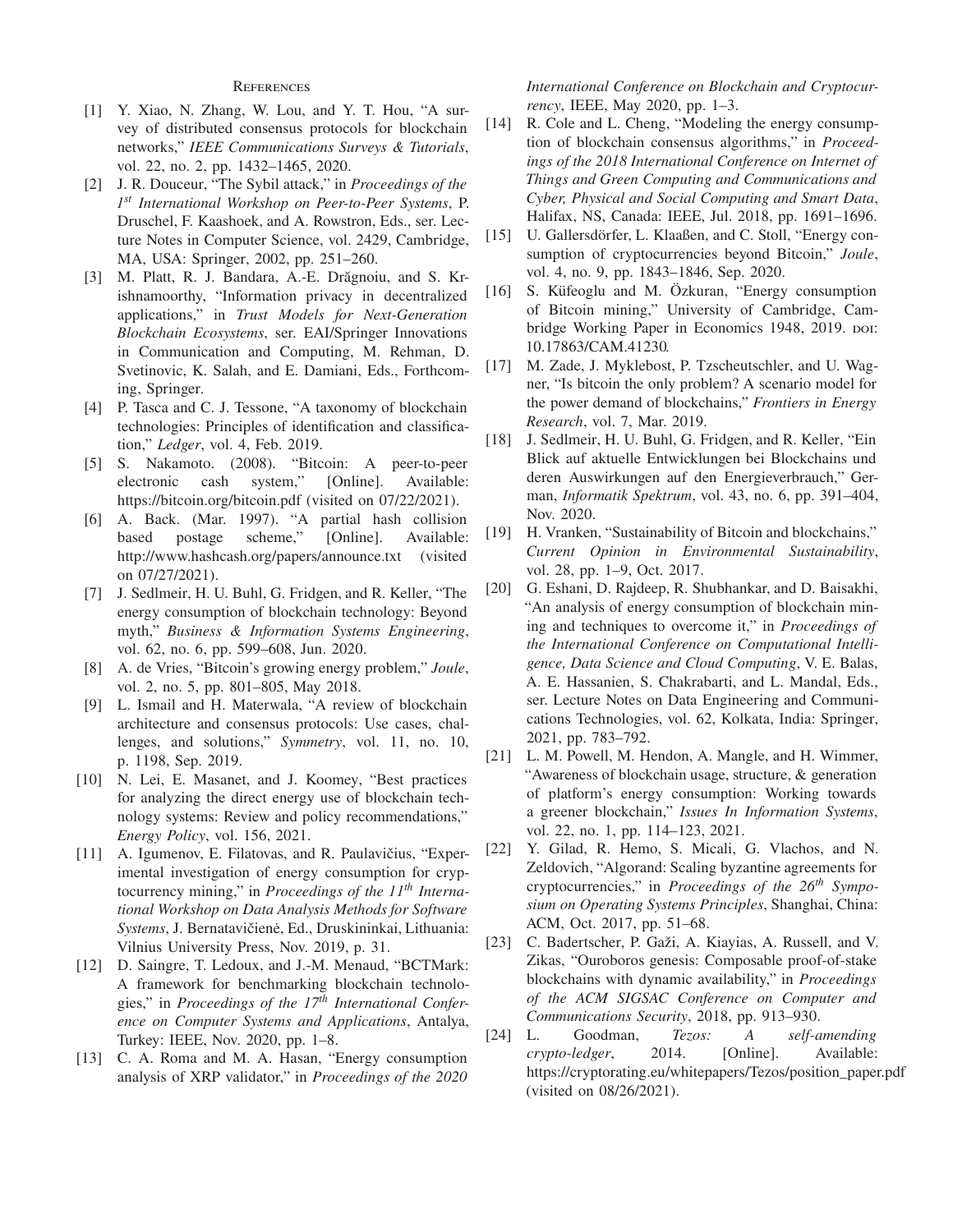- <span id="page-8-0"></span>[25] L. Baird. (Jun. 2016). "Swirlds and sybil attacks," [Online]. Available: https://www.swirlds.com/downloads/Swirlds-and-Sybil-Atta (visited on 07/28/2021).
- <span id="page-8-1"></span>[26] L. Hedera Hashgraph, *What is gossip about gossip?* [Online]. Available: <https://hedera.com/learning/what-is-gossip-about-gossip> (visited on 08/28/2021).
- <span id="page-8-2"></span>[27] V. Buterin. (Apr. 2021). "Why sharding is great: Demystifying the technical properties," [Online]. Available: <https://vitalik.ca/general/2021/04/07/sharding.html> (visited on 07/28/2021).
- <span id="page-8-6"></span><span id="page-8-5"></span>[28] M. Platt, *Cardano throughput and stake pool sizes*, Dataset, 2021. poi: [10.17632/4JV2WMWRC5.1.](https://doi.org/10.17632/4JV2WMWRC5.1)
- [29] A. Jaiantilal, Y. Jiang, and S. Mishra, "Modeling CPU energy consumption for energy efficient scheduling," in *Proceedings of the 1st Workshop on Green Computing*, Bangalore, India: ACM, 2010, pp. 10–15.
- <span id="page-8-7"></span>[30] Z. Zhou, J. H. Abawajy, and F. Li, "Analysis of energy consumption model in cloud computing environments," in *Advances on Computational Intelligence in Energy*, Springer, 2019, pp. 195–215.
- <span id="page-8-8"></span>[31] N. Carter, *How much energy does bitcoin actually consume?* Harward Business Review, 2021. [Online]. Available: https://hbr.org/2021/05/how-much-energy-does-bitcoin-actual (visited on 08/26/2021).
- <span id="page-8-9"></span>[32] J. Sedlmeir, P. Ross, A. Luckow, J. Lockl, D. Miehle, and G. Fridgen, "The DLPS: A framework for benchmarking blockchains," in *Proceedings of the 54th Hawaii International Conference on System Sciences*, 2021, pp. 6855–6864.

## **APPENDIX**

#### <span id="page-8-3"></span>*A. Validator Metrics*

| Chain           | <b>Source</b> | <b>Metric</b>                                              | <b>Obs. Period</b> | <b>Value</b> |
|-----------------|---------------|------------------------------------------------------------|--------------------|--------------|
| Ethereum        |               | https://beaconchaNutabartsof                               | 5/7/2021           | 183753       |
| 2.0             |               | active                                                     |                    |              |
|                 |               | validators                                                 |                    |              |
| <b>Algorand</b> |               | https://metrics.algorantecoupl                             | 12/8/2021          | 1126         |
|                 |               | nodes                                                      |                    |              |
| Cardano         |               | https://cardanoscaluinber of                               | 11/8/2021          | 2958         |
|                 |               | stake pools                                                |                    |              |
| Polkadot        |               | https://polkadot.sNbspheriofvalidator 5/7/2021             |                    | 297          |
|                 |               | validators                                                 |                    |              |
| Tezos           |               | https://tzstats.com/bakers of                              | 12/8/2021          | 399          |
|                 |               | bakers                                                     |                    |              |
| Hedera          |               | https://docs.hedeNumbr/gsuides/maintof8t/2001 het-nodes21s |                    |              |
|                 |               | mainnet                                                    |                    |              |
|                 |               | nodes                                                      |                    |              |

| <b>Source</b> | <b>Metric</b> | Obs. Period                                | <b>Value</b>                                                                                                                                                                                                                                                                    |
|---------------|---------------|--------------------------------------------|---------------------------------------------------------------------------------------------------------------------------------------------------------------------------------------------------------------------------------------------------------------------------------|
|               |               |                                            | 297                                                                                                                                                                                                                                                                             |
|               |               |                                            | 430                                                                                                                                                                                                                                                                             |
|               | <b>bakers</b> |                                            | 1298                                                                                                                                                                                                                                                                            |
|               | validators    |                                            |                                                                                                                                                                                                                                                                                 |
|               | validators    |                                            |                                                                                                                                                                                                                                                                                 |
|               | validators    |                                            |                                                                                                                                                                                                                                                                                 |
|               |               | validators<br>https://metrics.Mgorbad.ofg/ | https://web.archNumbugy/web/*/https://staRdv2/h002/l<br>https://api.tzsta <b>Numbrexyfl</b> orer/cycle/324 5/2/2021<br>5/7/2021<br>https://docs.heddwardown/ogfuides/mainnet/nfofth12002-hodes 20<br>https://github.com/hashgraph/fled020026/8/2002.its/maste20mainnet/mainnet- |

Table VIII Sources for data on historic validator machine count

# <span id="page-8-4"></span>*B. Throughput Metrics*

| Chain           | Source                            | <b>Metric</b>                                                                        | Obs.<br><b>Period</b>      | <b>Value</b>  |
|-----------------|-----------------------------------|--------------------------------------------------------------------------------------|----------------------------|---------------|
| <b>Algorand</b> | https://algoexplotexeriage        | transaction                                                                          | 16/7/2021-<br>12/8/2021    | $9.845$ tx/s  |
| Cardano         | https://explorer.doindaheroorg/en | volume<br>transactions                                                               | Epoch 282<br>$(3/8/2021 -$ | 157 622 tx    |
| <b>Polkadot</b> |                                   | in epoch<br>https://polkadot.Messimantio/extrinsiot/6/2021-<br>the lowest<br>and the | 8/8/2021)<br>5/7/2021      | $0.1200$ tx/s |
| ually-consume   |                                   | highest<br>daily<br>transaction<br>volume                                            |                            |               |
| <b>Tezos</b>    | https://tzstats.com/w/erage       | number of<br>transactions<br>per second                                              | 13/7/2021-<br>12/8/2021    | $1.700$ tx/s  |
| Hedera          | https://hedera.coTinadassichioard | volume by<br>network<br>service                                                      | 13/8/2021                  | $48.20$ tx/s  |

Table IX

Sources for data on contemporary throughput

| Chain           | <b>Source</b> | <b>Metric</b>                                   | <b>Obs. Period</b> | <b>Value</b> |
|-----------------|---------------|-------------------------------------------------|--------------------|--------------|
| <b>Algorand</b> |               | https://algoexploienains/actions                | $2/6/2021 -$       | $11.5$ tx/s  |
|                 |               | per second                                      | 2/7/2021           |              |
| <b>Tezos</b>    |               | https://messari.ioAassett/tezos                 | $6/1/2021$ -       | $0.4$ tx/s   |
|                 |               | number of                                       | 5/2/2021           |              |
|                 |               | transactions                                    |                    |              |
|                 |               | per second                                      |                    |              |
| Hedera          |               | https://hedera.coffi/alasadtioand               | 5/7/2021           | $44.6$ tx/s  |
|                 |               | per second                                      |                    |              |
| Hedera          |               | https://app.dragoligiassactic/incdera/hon&2020- |                    |              |
|                 |               | per second                                      | 8/2021             |              |

Table X

Sources for data on historic throughput

Table VII

Sources for data on contemporary validator machine count